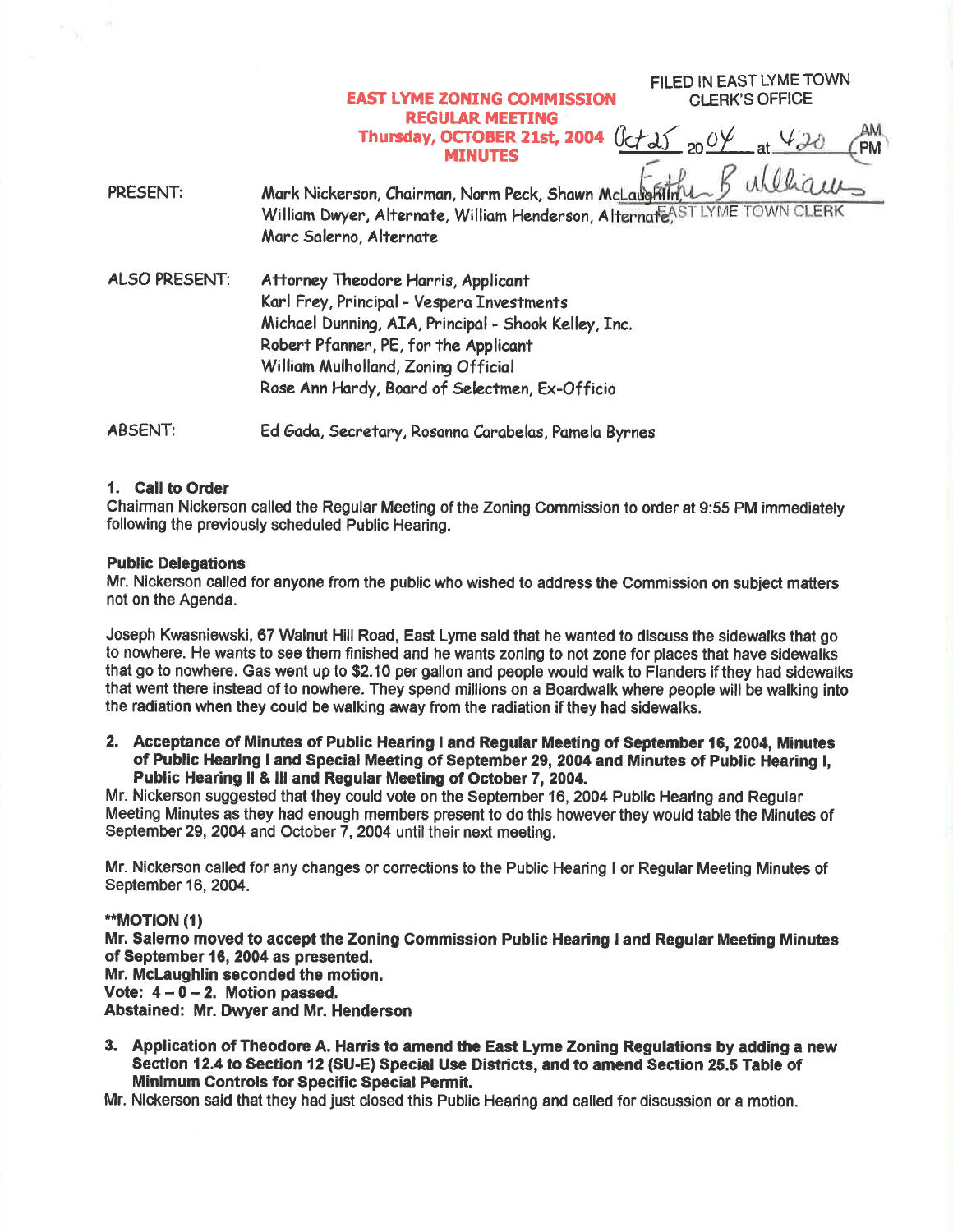Mr. Peck said that this is very good zoning and that it is long overdue. He recalled that they had a man come into Town in the late 1980's by the name of Randall with this type of concept but the Town wasnt ready for it then. As far as the taxes being increased - if it were a subdivision versus this project - we would have to build a new school. He said that he would like to make a motion.

# \*\*MOT!ON (2)

Mr. Peck moved to approve the Application of Theodore A. Harris to amend the East Lyme Zoning Regulations by adding a new Section 12.4to Section 12 (SU-E) Special Use Districts, and to amend Section 25.5 Table of Minimum Gontrols for Specific Special Permit with the following small changes as discussed:<br>  $\div$  Bottom of

- Bottom of Page 1 Add Exhibit A at end of Section 12.A.2 to read: The Commission may further increase setbacks and/or reduce the maximum height as provided above if it finds that such a proposed structure will impair views, light or air or interfere with the use of neighboring properties.
- Top of Page 3 Square Foot Limitation change the paragraph to read: The accessory uses in total shall not exceed a building coverage of 22,000-sq. ft.; the meelinq hall/clubhouse shall not exceed 12,000-sq. ft.; and all other accessory uses in total will not exceed approximately 10,000sq.ft,
- Also Top of Page 3 Item (d) UTILITIES Add a second sentence and change to two separate items to read: (d) UTILITIES: 1. The water supply shall be approved by the Town Director of Health and State Department of Health. 2. All utilities should be underground.
- Mr. Henderson seconded the motion.

Mr. Henderson said that the comments that were made about a public safety building on the property, he thinks he would like to see them add language for that to be done if necessary.

Mr. Peck asked Mr. Mulholland if the regulations currently allow for fire and police in any zone and that there was no need to repeat it here.

Mr. Mulholland said that Mr. Peck was correct - Section 20.1.1 states that those uses are permitted in any district and being so, it would be redundant to state it again.

Mr. Dwyer asked about prohibited uses such as riding stables.

Mr. Mulholland said that the regulations are permissive - if they do not say that you can do it then you can't. Also, something such as a riding stable would require a special permit and that would have to come before this Commission.

Mr. Nickerson said that he concurs with Mr. Peck. We are not creative enough and we need to be. We need to be more creative in our development instead of the same old, same old. The land that is going to be preserved on this prototype site is fabulous and he is in favor of this application.

Mr. Henderson said that he thinks that this proposal is better than the others that they have heard and that he is in favor of it.

Mr. Salerno said that he is in agreement with this also.

# Vote:  $6 - 0 - 0$ . Motion passed.

Mr. Mulholland noted that the effective date would be October 29,2004.

Old Business 1. Stormwater This work is in progress.

2. Aquifer Protection This work is in progress.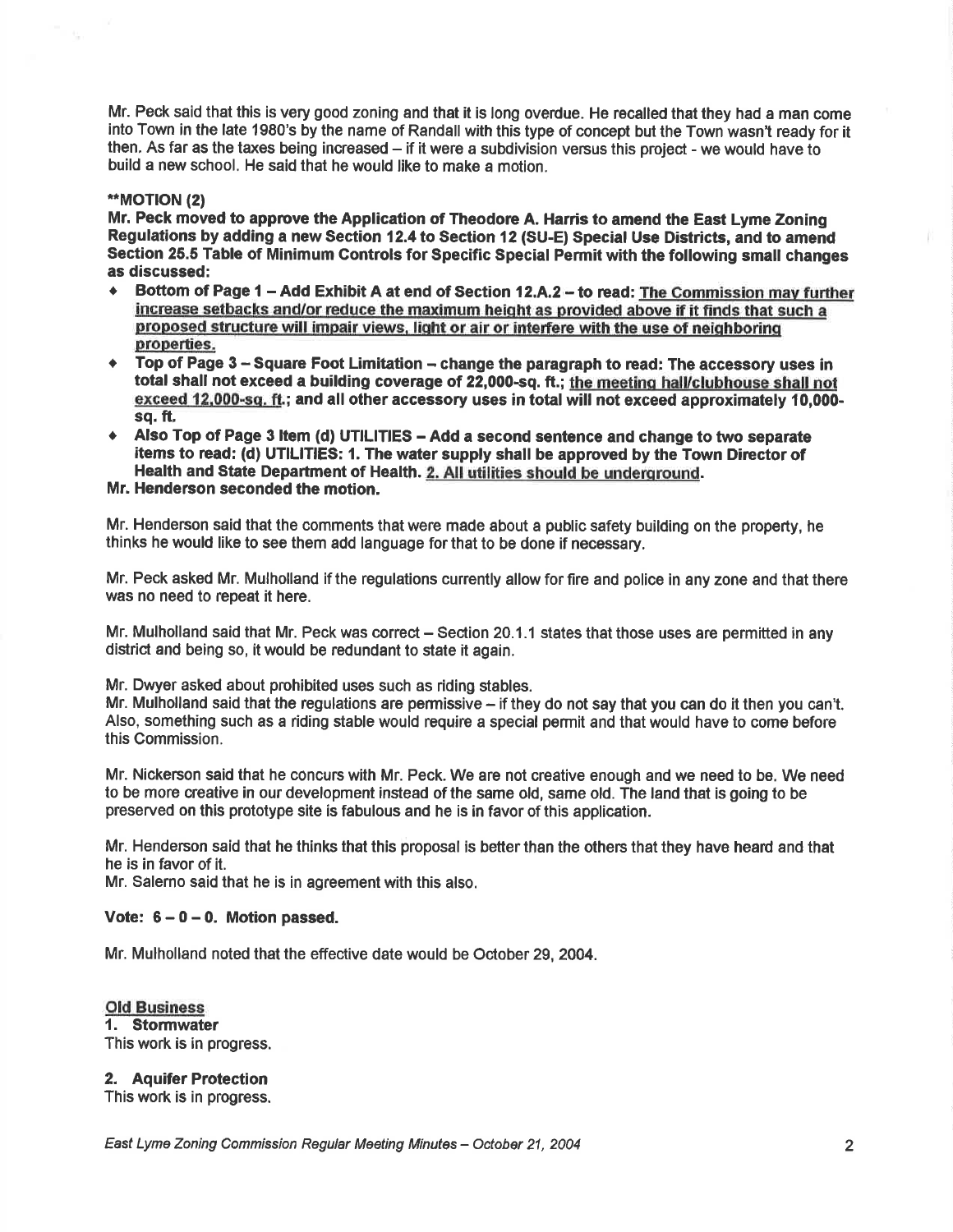#### New Business

1. Any business on the floor, if any, by the maiority vote of the Commission

Mr. Mulholland asked that they make a motion to add: Application of Walnut Hill Properties; LLC for a Special Permit for a golf course residential accessory use pursuant to Section 12.1.4A.

## \*\*MOT|ON (3)

Mr. Henderson moved to add to the agenda: Application of Walnut Hill Properties, LLC for a Special Permit for a golf course residential accessory use pursuant to Section 12.1.4A. Mr, Dwyer seconded the motion.

Vote was  $6 - 0 - 0$ . Motion passed.

Application of Walnut Hill Properties, LLC for a Special Permit for a golf course residential accessory use punsuant to Section 12.1.4A,

Mr. Nickerson asked Mr. Mulholland to schedule this for a public hearing.

2. Zoning Official/Proposed Amendment to Regulate "Shared Access Points" between adjoining properties

Mr. Mulholland said that he would like to hold off on discussion on this for another night, as he is not comfortable with the language and would like the time to further review it.

Mr. Mulholland also suggested that with respect to the open space in the SU and SU-E that they start by doubling it. He said, here also, he would like to look into this further.

Mr. Nickerson asked if they should form a subcommittee to look into these issues. Mr. Mulholland said that he would like to work with staff on some suggestions as he typically asks Meg for her input and they are specifically talking SU and SU-E here, which is relatively simple.

Mr. Nickerson said that he would like them to look in to SU and SU-E first and then lot sizes. He asked if anyone was interested in being on a subcommittee with him to discuss lot sizes. Mr. Salemo and Mr, Henderson indicated that they were interested in working with him on that.

#### 3. Comments from Ex-Ofiicio

Ms. Hardy reported that Northeast Utilities and Dominion have extended an offer of their Main Street property for the Town to use. They have asked for a specific proposal as to how we would use it should they offer it to us, No mention has been made of a price or if it would be sold or how that would be dealt with. Her thought was as an auxiliary Public Safety building. She added that it would have to come before Planning and Zoning on refenal. Mr. Fraser will be working on a proposal for it.

Ms. Hardy additionally reported that her comments about a moratorium and Mr. Nickerson's comments generated a lot of interest, and people wanted to come to the meeting this evening to discuss a moratorium which was not the intent. She said that she was interested in having a joint meeting of the Land Use Commissions so that the big picture could be discussed. Mr. Fraser has talked about a mega-meeting of some sort. He will also be reporting back to the Board of Selectmen with information from CCM and other Towns regarding a moratorium.

Mr. Nickerson asked how she envisioned a moratorium and the mega-meeting.

Ms. Hardy said that she sees it as trying to take a break to get things done. There is also the issue of the Landmark application that has necessitated everyone's time although she sees some of it as being where everyone is caught up in their own little niche in how and when they do things.

# 4. Comments from Zoning Board liaison to Planning Commission

There were none.

# 5. Gomments from Chairman

Mr. Nickerson said that he nothing further to say